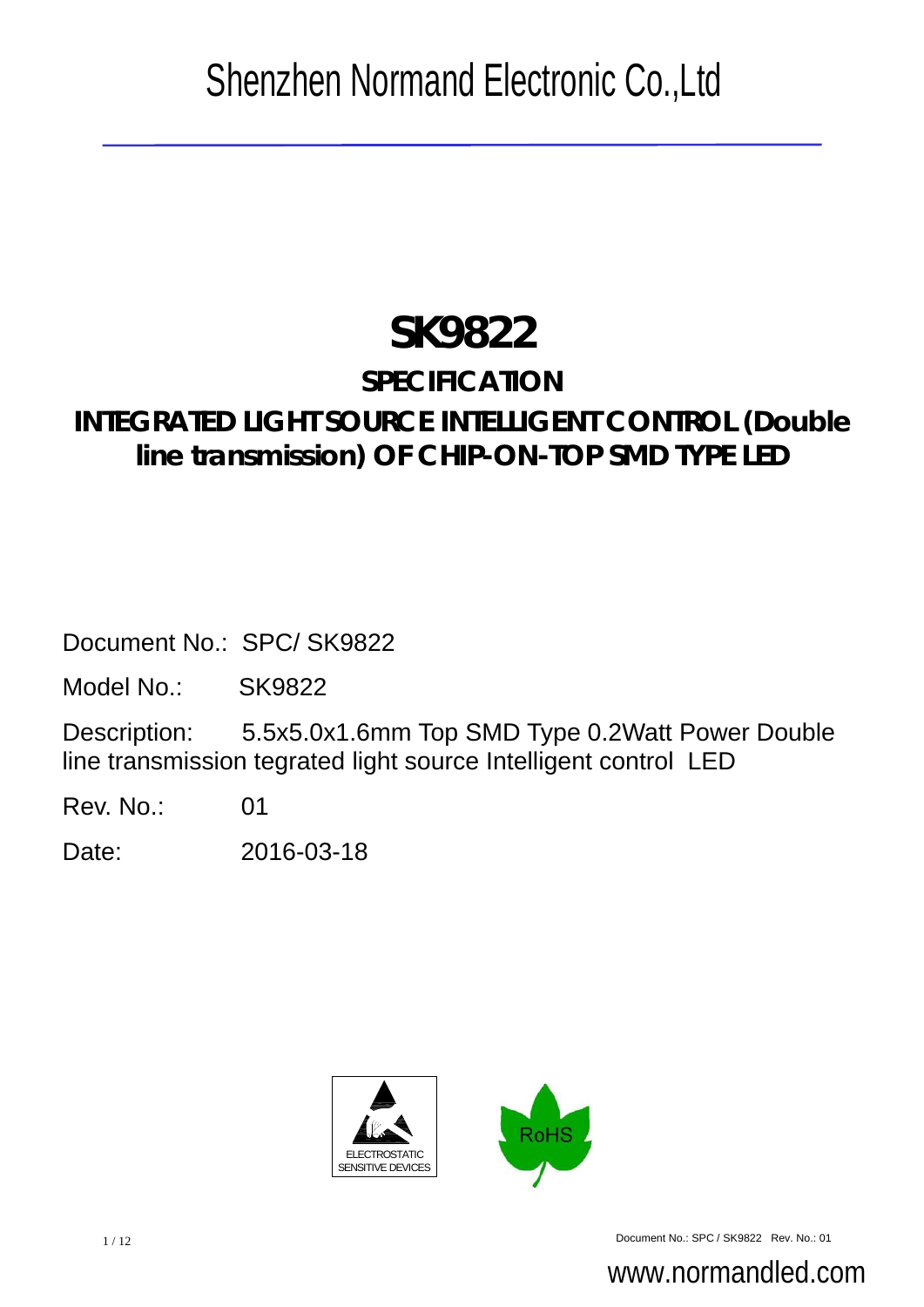INTEGRATED LIGHT SOURCE INTELLIGENT CONTROL (Double line transmission) OF CHIP-ON-TOP SMD TYPE LED

## **Model: SK9822**

### **1. Product Overview :**

**SK9822 is a two-wire transmission channel three (RGB) driving intelligent control circuit and the light emitting circuit in one of the LED light source control. Products containing a signal decoding module, data buffer, a built-in constant current circuit and RC oscillator; CMOS, low voltage, low power consumption; 256 level grayscale PWM adjustment and 32 brightness adjustment; use the double output, Data and synchronization of the CLK signal, connected in series each wafer output action synchronization.**

### 2. **Main Application Field:**

● **Full color LED string light, LED full color module, LED super hard and soft lights, LED guardrail tube, LED appearance / scene lighting**

● LED point light, LED pixel screen, LED shaped screen, a variety of electronic products, electrical **equipment etc..**

#### 3. **Description:**

● **Top SMD internal integrated high quality external control line serial cascade constant current IC; 5V application; default on electric lights;**

● Control circuit and the RGB chip in SMD 5050 components, to form a complete control of pixel, **color mixing uniformity and consistency;**

- **The two-wire synchronous control.**
- ●**The three RGB output control, 8Bit (256) color; 5Bit (32) to adjust the brightness;**
- **The three constant current drive, self detection function specific signal**
- **The maximum frequency of 30MHZ serial data input**

● **The double data transmission, built-in support uninterrupted oscillation PWM output, can maintain a static image.** 

#### 4. Mechanical Dimensions:





Notes:





1. All dimensions are in millimeters.

2. Tolerance is ±0.1mm unless otherwise noted

2/12 Document No.: SPC / SK9822 Rev. No.: 01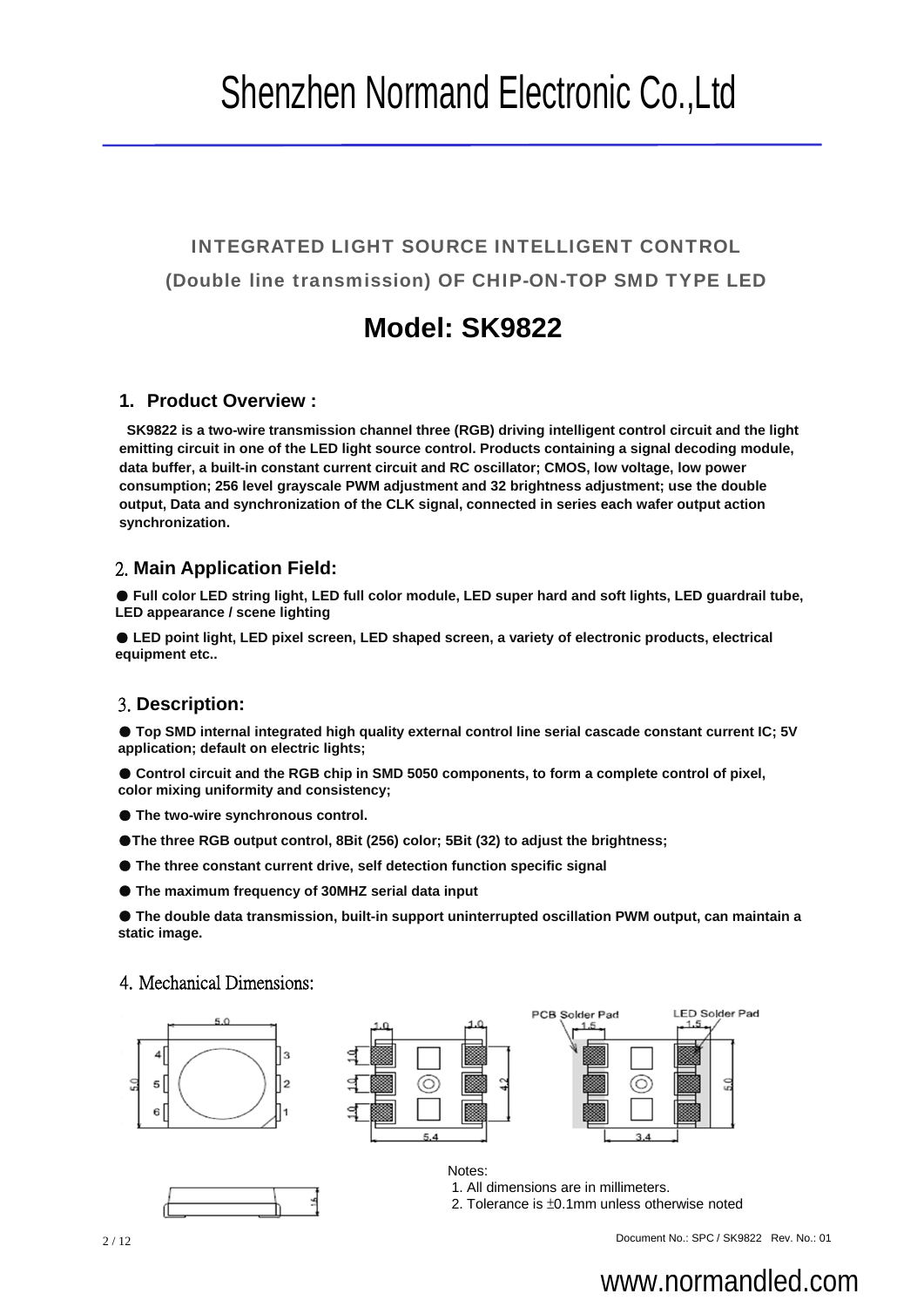### **5.** PIN configuration



| Item           | Symbol     | Pin Name          | Function description                         |
|----------------|------------|-------------------|----------------------------------------------|
|                | <b>SDI</b> | Data Input        | control signal Input data                    |
| 2              | <b>CKI</b> | <b>CLK</b> Input  | control signal Input Clock data              |
| 3              | <b>GND</b> | Ground            | The signal and power supply and<br>grounding |
| $\overline{4}$ | <b>VCC</b> | Power             | power supply pin                             |
| 5              | <b>CKO</b> | <b>CLK</b> Output | control signal output Clock data             |
| 6              | <b>SDO</b> | Data Input        | control signal output data                   |

**6.** General Information

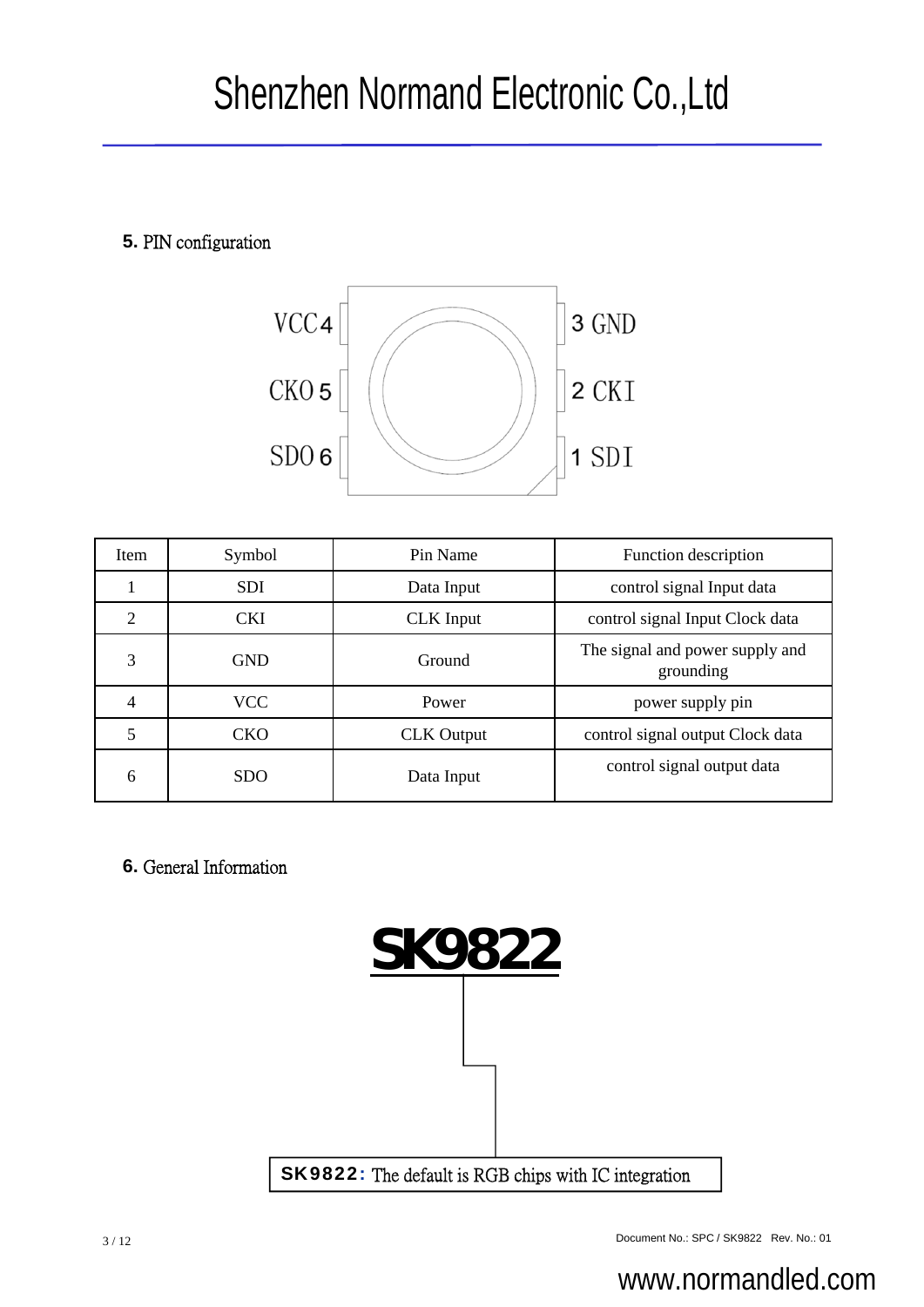### **7.** Absolute Maximum Ratings (Ta=25℃,VSS=0V) :

| Parameter            | Symbol           | Range               | Unit         |
|----------------------|------------------|---------------------|--------------|
| Power supply voltage | VDD              | $-0.5+5.5$          |              |
| Logic input voltage  | $V_{IN}$         | $-0.3 \sim$ VDD+0.3 |              |
| Working temperature  | Topt             | $-20 - +80$         | $^{\circ}$ C |
| Storage temperature  | Tstg             | $-50 - +120$        | °C           |
| <b>ESD</b> pressure  | V <sub>ESD</sub> | 4Κ                  |              |

### **8.** The electrical parameters (unless otherwise specified,  $TA = -20 \sim +70$  °C, VDD=4.5  $\sim$  5.5V, VSS=0V):

| Parmeter                                           | Symbol        | Min | Typical      | Max | Unit   | Test<br>conditions |
|----------------------------------------------------|---------------|-----|--------------|-----|--------|--------------------|
| The chip supply voltage                            | VDD           |     | 5.0          | 5.3 | $\vee$ |                    |
| R/G/B port pressure                                | VDS, MAX      |     |              | 17  | $\vee$ |                    |
| The biggest LED output current<br><sup>I</sup> max |               |     |              | 20  | mA     |                    |
| The clock high level width                         | <b>TCLKH</b>  |     |              | >30 | ns     |                    |
| The clock low level width                          | <b>TCLKL</b>  |     |              | >30 | ns     |                    |
| Data set up time                                   | <b>TSETUP</b> |     |              | >10 | ns     |                    |
| The frequency of PWM                               | <b>FPWM</b>   |     | 1.2          |     | KHZ    |                    |
| Static power consumption<br>IDD                    |               |     | $\mathbf{1}$ |     | mA     |                    |

### **9.** Feature Descriptions:

#### (1) Series data structure

| ٠ | ۰ | ۰ |  |
|---|---|---|--|
|   |   |   |  |

LED1 LED<sub>2</sub> LED<sub>3</sub> LED4 LED N  $1*32$ 0\*32 **Start Frame LED** Fram and Frame

Start Frame 32 Bits

| 0000   | 0000   | 0000   | 0000      |
|--------|--------|--------|-----------|
| 0000   | 0000   | 0000   | 0000      |
| 8 Bits | 8 Bits | ੲ BTts | Bits<br>ਬ |

LED Frame 32 Bits

| 111    | Global | <b>BLUE</b> | <b>GREEN</b> | <b>RED</b>  |
|--------|--------|-------------|--------------|-------------|
| 3 Bits | Rite   | 8 Bits      | Bits<br>8    | : Bits<br>8 |

End Frame 32 Bits

| 1111 1111 | 1111 1111 | 1111 1111 | 1111 1111 |
|-----------|-----------|-----------|-----------|
|           |           |           |           |

A / 12 Document No.: SPC / SK9822 Rev. No.: 01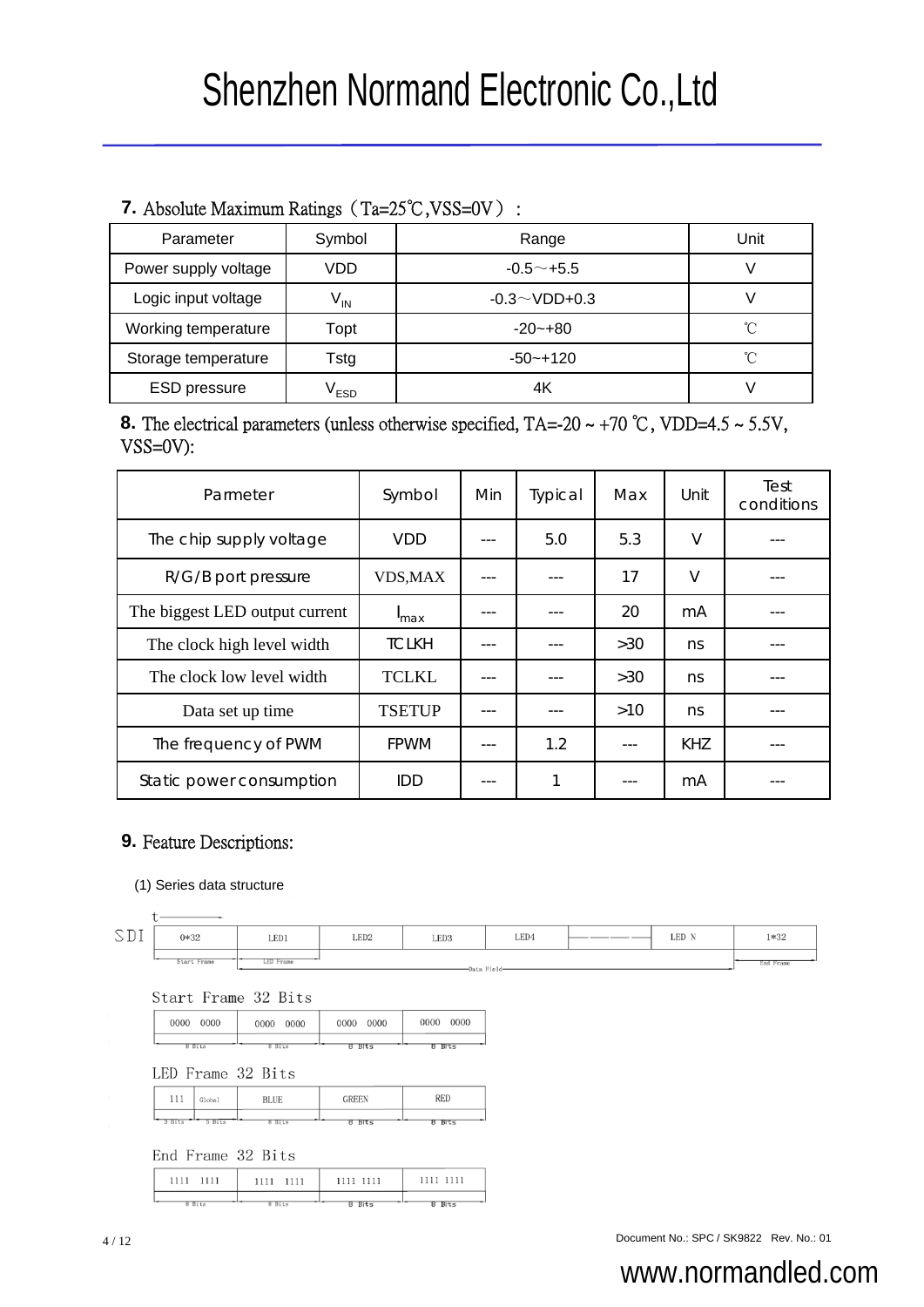(2) 256 level gray level:

| Data      | Duty Cycle |  |
|-----------|------------|--|
| $MSB$ LSB |            |  |
| 0000 0000 | 0/256      |  |
| 0000 0001 | 1/256      |  |
| 0000 0010 | 2/256      |  |
|           |            |  |
|           |            |  |
|           |            |  |
|           |            |  |
| 1111 1101 | 253/256    |  |
| 1111 1110 | 254/256    |  |
| 1111 1111 | 255/256    |  |

(3) PWM input / output signal relationship:



(4) 5-Bit (level 32) brightness adjustment (simultaneous control of OUTR\OUTG\OUTB three port current):

| Data   | <b>Driving Current</b> |
|--------|------------------------|
| MSBLSB |                        |
| 00000  | 0/31                   |
| 00001  | 1/31                   |
| 00010  | 2/31                   |
|        |                        |
|        |                        |
| 11101  | 29/31                  |
| 11110  | 30/31                  |
| 11111  | 31/31                  |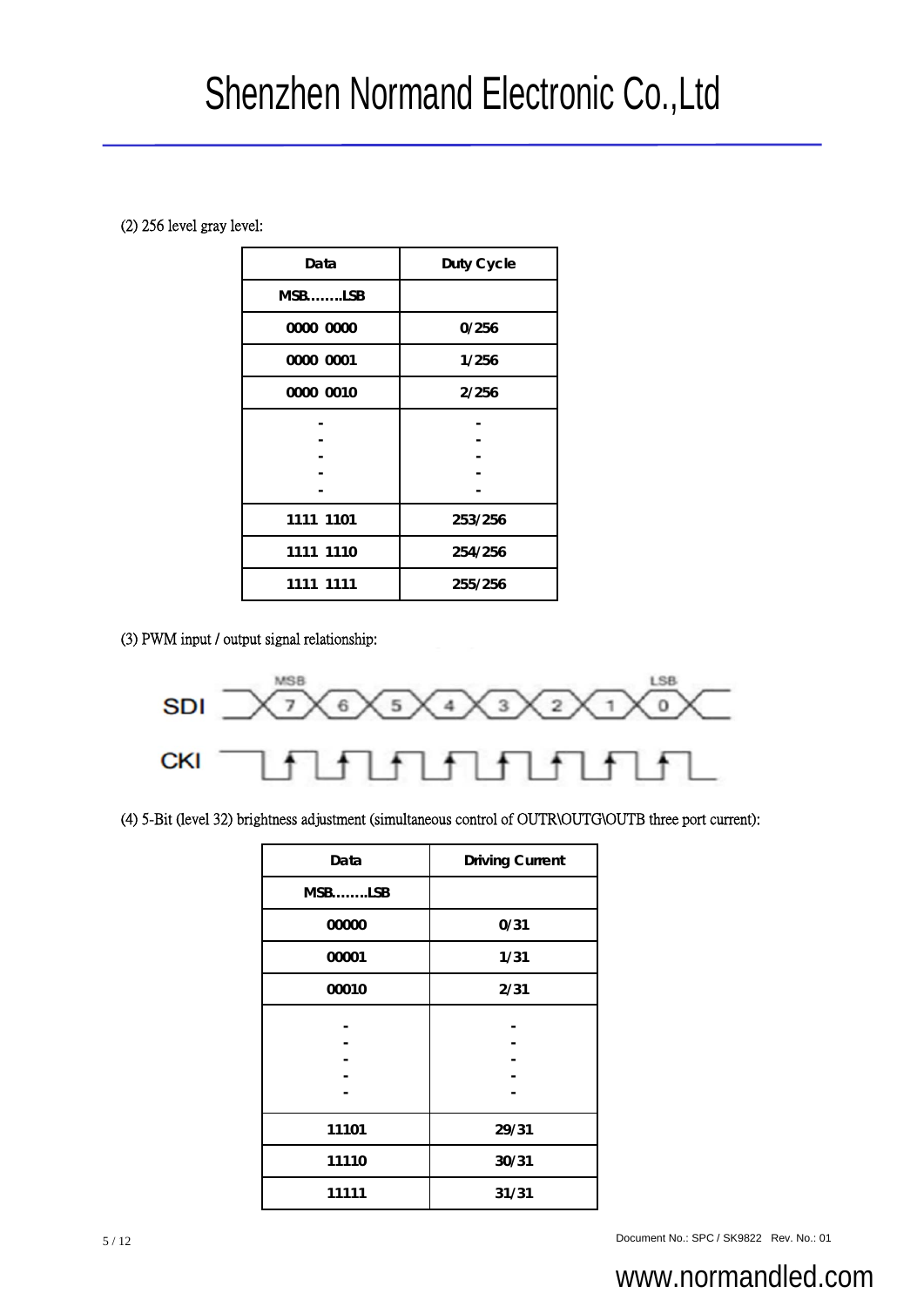(5) Refresh Rate :

Frame rate  $(=1/(64+(32*points))*CKI$  (cycle) unit: frames per second) Such as: 1024 points, CKI frequency is 1MHZ, is =30 frames per second frame rate.

**10.** The typical application circuit:

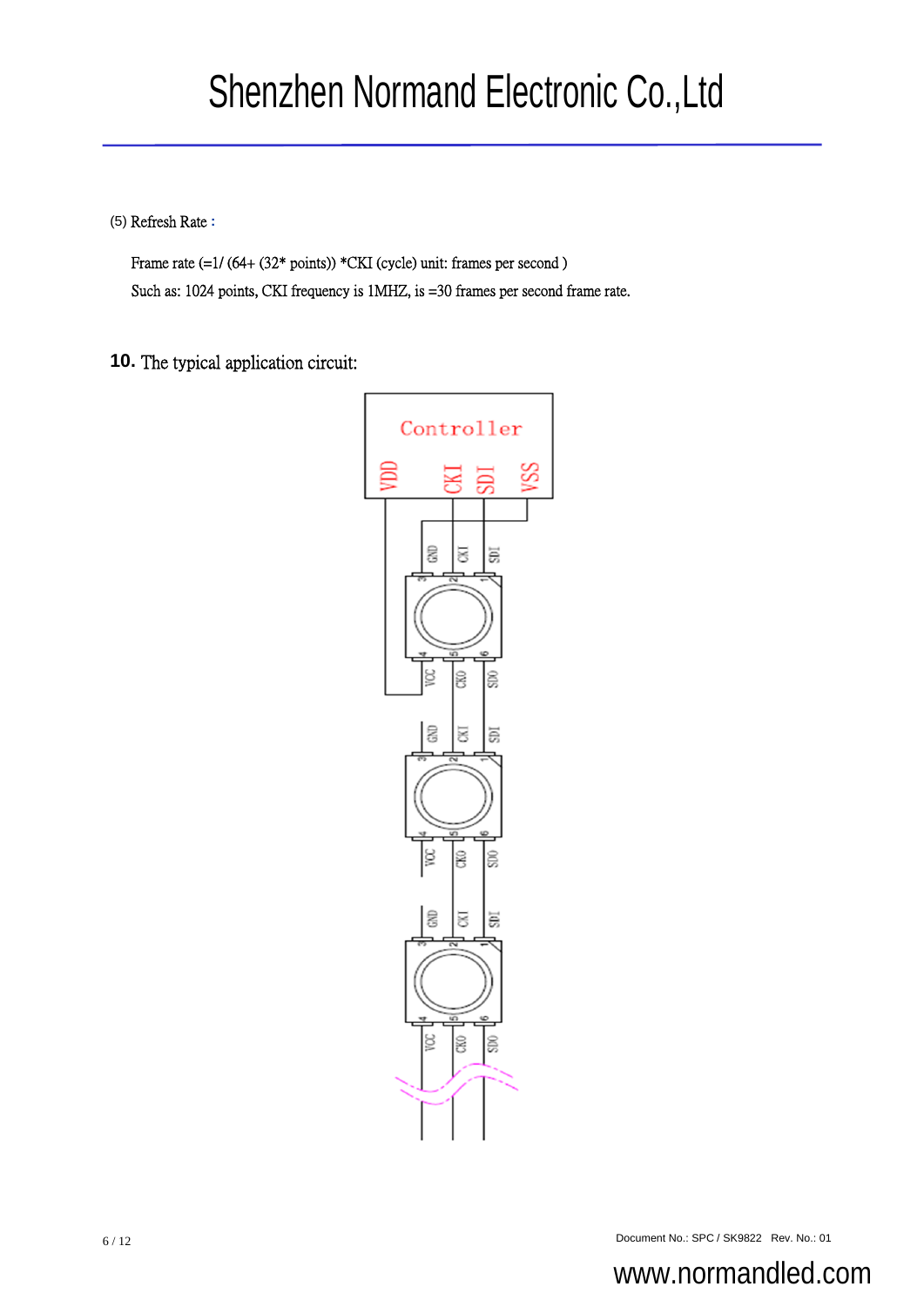### 11. Standard LED Performance Graph:



1.0 2.0 3.0 Forward Voltage(V) Tj=25 °C Forward Current(mA) 4.0 1 10 20 150 5.0 **RE** BLUE/GREEN

Thermal Pad Temperature vs. Relative Light Output



Wavelength Characteristics





 $\mathcal{C}$ Typical Radiation Pattern 120°

![](_page_6_Figure_11.jpeg)

Document No.: SPC / SK9822 Rev. No.: 01 7 / 12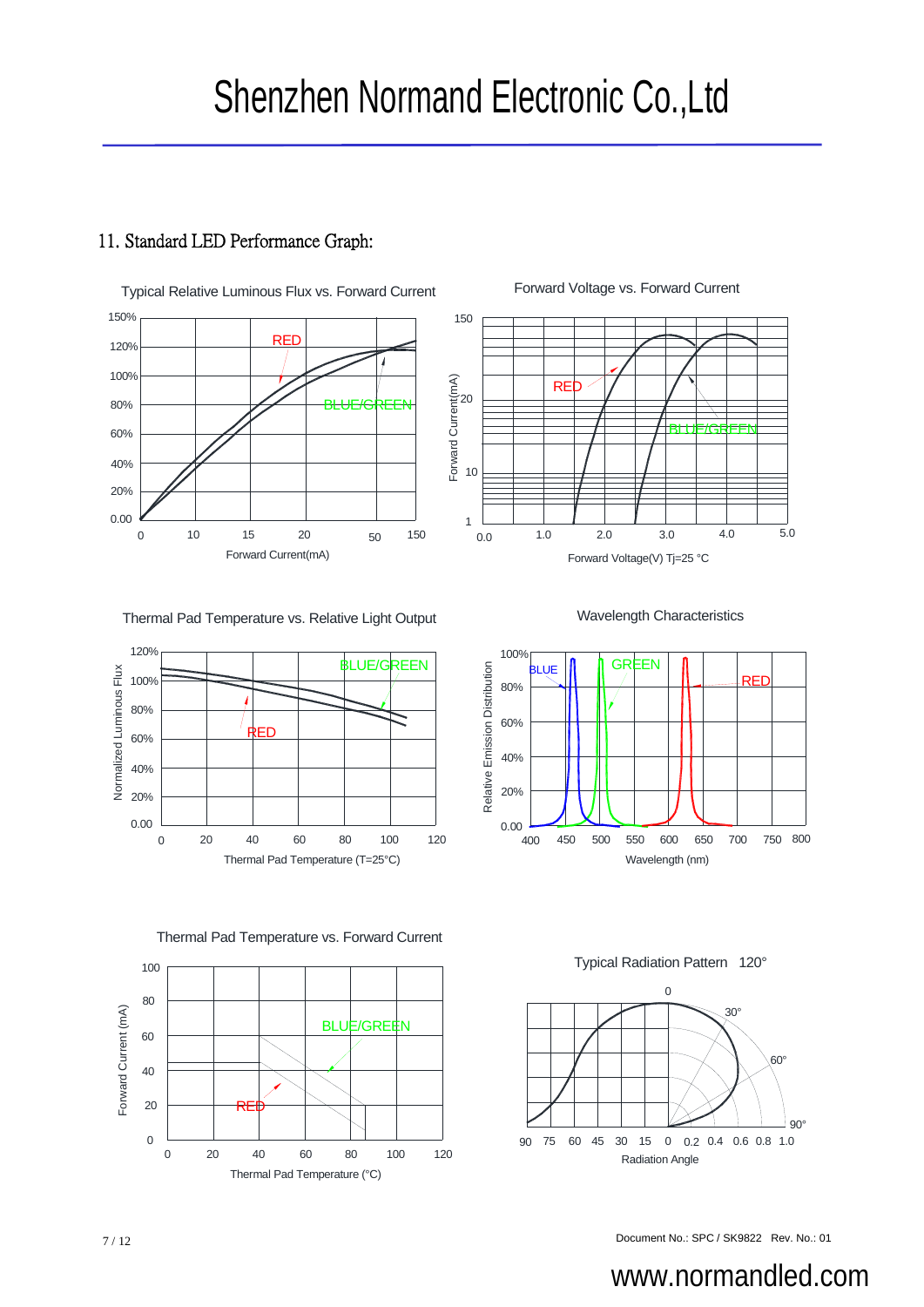**SK9822**

### 12. Packaging Standard:

![](_page_7_Figure_2.jpeg)

The reel pack is applied in SMD LED. The LEDs are packed in cardboard boxes after packaging in normal or antielectrostatic bags. cardboard boxes will be used to protect the LEDs from mechanical shocks during transportation. The boxes are not water resistant and therefore must be kept away from water and moisture.

8 / 12 Document No.: SPC / SK9822 Rev. No.: 01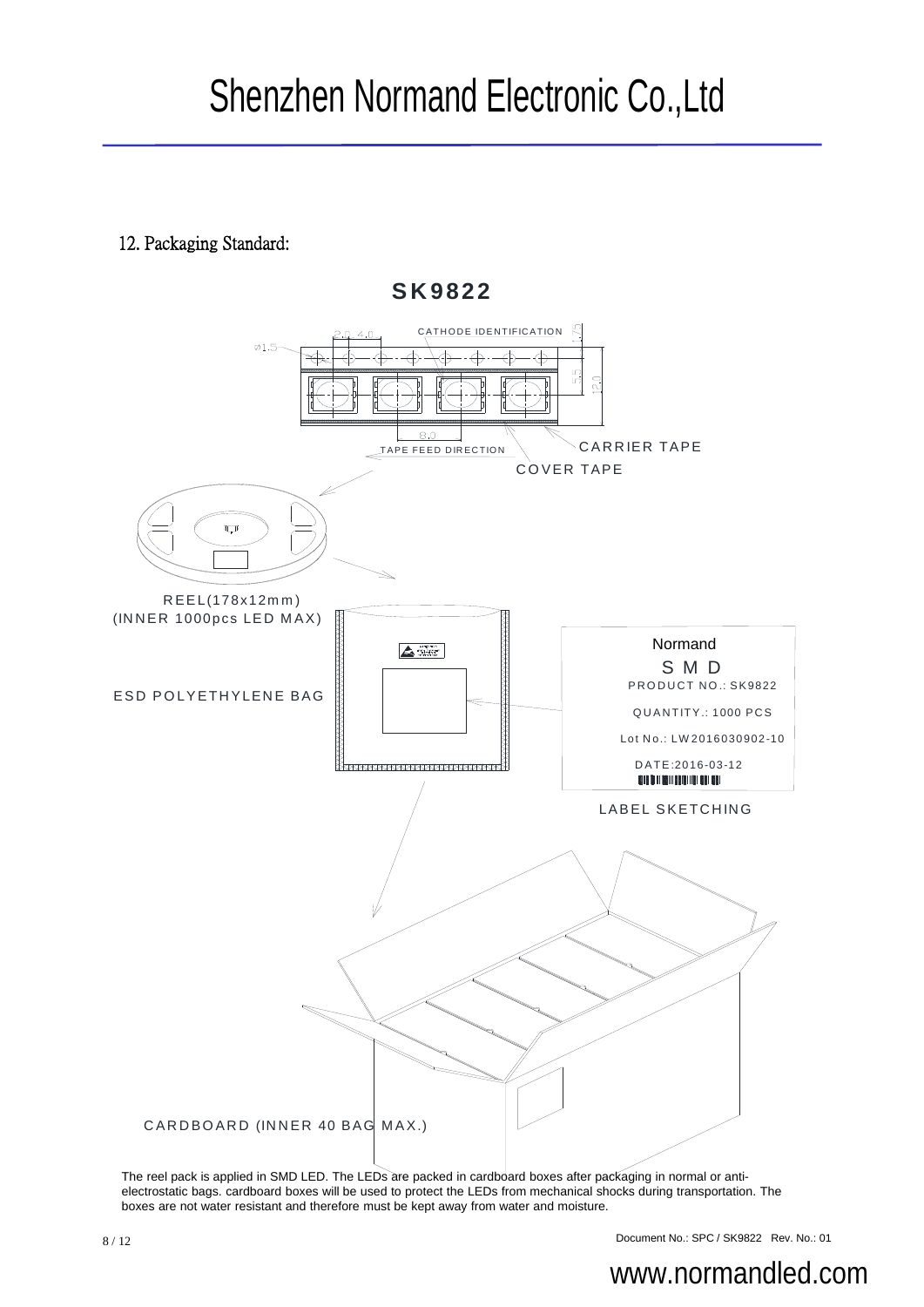## **TOP SMD LED Application Notes**

#### 1. Features

The Purposes of making Normand's customers and usersto have a clear understanding on the ways how to **use the LED**.

#### 2. Description

**Generally. The LED can be used the same way as other general purposed semiconductors. When using Normand's TOP SMD LED, the following precautions must be taken to protect the LED.**

#### 3. Cautions

#### 3.1. Dust & Cleaning

- **This emitter has a silicone surface, There are many benefits to the silicone surface in terms of optical properties and improved reliability. However, silicone is a softer material and prone to attract dust. While a minimal amount of dust and debris on the LED will not cause significant reduction in illumination, steps should be taken to keep the emitter free of dust.**
- **These include keeping the LEDs in the manufacturer's package prior to assembly and storing assemblies in an enclosed area after installing the emitters.**
- **Surface condition of this device may change when organic solvents such as trichloroethylene or acetone were applied.**
- **Avoid using organic solvent, it is recommended that isopropyl be used as a solvent for cleaning the LEDs. When using other solvents, it should be confirmed beforehand whether the solvents will dissolve the package and the resin of not.**
- **Do not clean the LEDs by the ultrasonic. When it is absolutely necessary, the influence as ultrasonic cleaning on the LEDs depends on factors such as ultrasonic power. Baking time and assembled condition. Before cleaning, a pre-test should be done to confirm whether any damage to the LEDs will occur.**

#### 3.2. Moisture Proof Package

**In order to avoid the absorption of moisture during transportation and storage, LED are packed in the aluminum envelop, A desiccant is included in the aluminum envelop as it absorbs moisture. When moisture is absorbed into the AMT package it may vaporize and expand during soldering. There is a possibility that this can cause exfoliation of the contacts and damage to the optical characteristics of the LEDs. For this reason, the moisture proof package is used to keep moisture to a minimum in the package.** 

#### 3.3. Storage

**In order to avoid the absorption of moisture, It is recommended to store SMD LED (in bulk or taped) in the dry box (or the desiccator ) with a desiccant, Otherwise to store them in the following environment as recommended.**

**a. Temperature: 5**℃**~30**℃ **b. Humidity: 60% RH Max**

**It is recommended to solder the LED as soon as possible after unpacking the aluminum envelop, But in case that the LED have to be left unused after unpacking envelop again is requested.**

**The LED should be soldering within 1 hours after opening the package.**

**If baking is required, A baking treatment should be performed as follows:**

**70**℃±**5**℃ **for more than 24 hours.**

9/12 Document No.: SPC / SK9822 Rev. No.: 01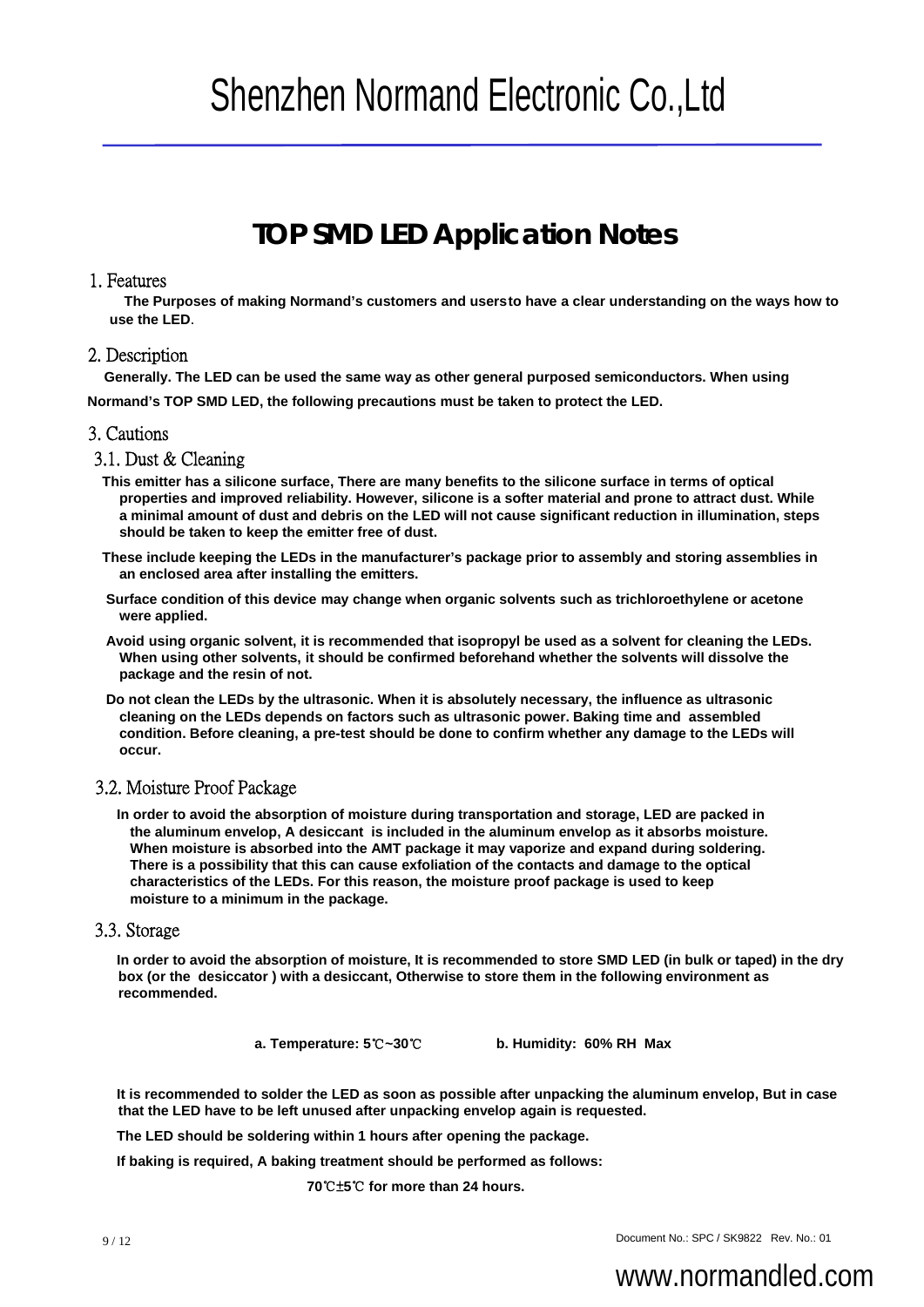### 3.4. Reflow Soldering Characteristics

In testing, LEDCOLOR has found S50 LEDs to be compatible with JEDEC J-STD-020C,using the parameters listed below. As a general guideline LEDCOLOR recommends that users follow the recommended soldering profile provided by the manufacturer of solder paste used.

Note that this general guideline is offered as a starting point and may require adjustment for certain PCB designs and

Configurations of reflow soldering equipment.

![](_page_9_Figure_5.jpeg)

|  | ım |  |
|--|----|--|

| <b>Profile Feature</b>                               | Lead-Based Solder | Lead-Free Solder          |
|------------------------------------------------------|-------------------|---------------------------|
| Average Ramp-Up Rate (Ts $_{max}$ to Tp)             | 3°C/second max.   | 3°C/second max.           |
| Preheat: Temperature Min (Ts <sub>min</sub> )        | 100°C             | 150℃                      |
| Preheat: Temperature Min (Ts $_{max}$ )              | 150 C             | $200^{\circ}$ C           |
| Preheat: Time ( $ts_{min\ to}ts_{max}$ )             | 60-120 seconds    | 60-180 seconds            |
| Time Maintained Above: Temperature (T <sub>1</sub> ) | 183 °C            | 217 $\degree$ C           |
| Time Maintained Above: Time (t,)                     | $60-150$ seconds  | 60-150 seconds            |
| Peak/Classification Temperature $(Tp)$               | 215 $^{\circ}$ C  | 240 °C                    |
| Time Within 5°C of Actual Peak Temperature (tp)      | <10 seconds       | <10 seconds               |
| Ramp-Down Rate                                       | 6 C/second max.   | $6^{\circ}$ C/second max. |
| Time 25 °C to Peak Temperature                       | <6 minutes max.   | <6 minutes max.           |

Note: All temperatures refer to topside of the package, measured on the package body surface.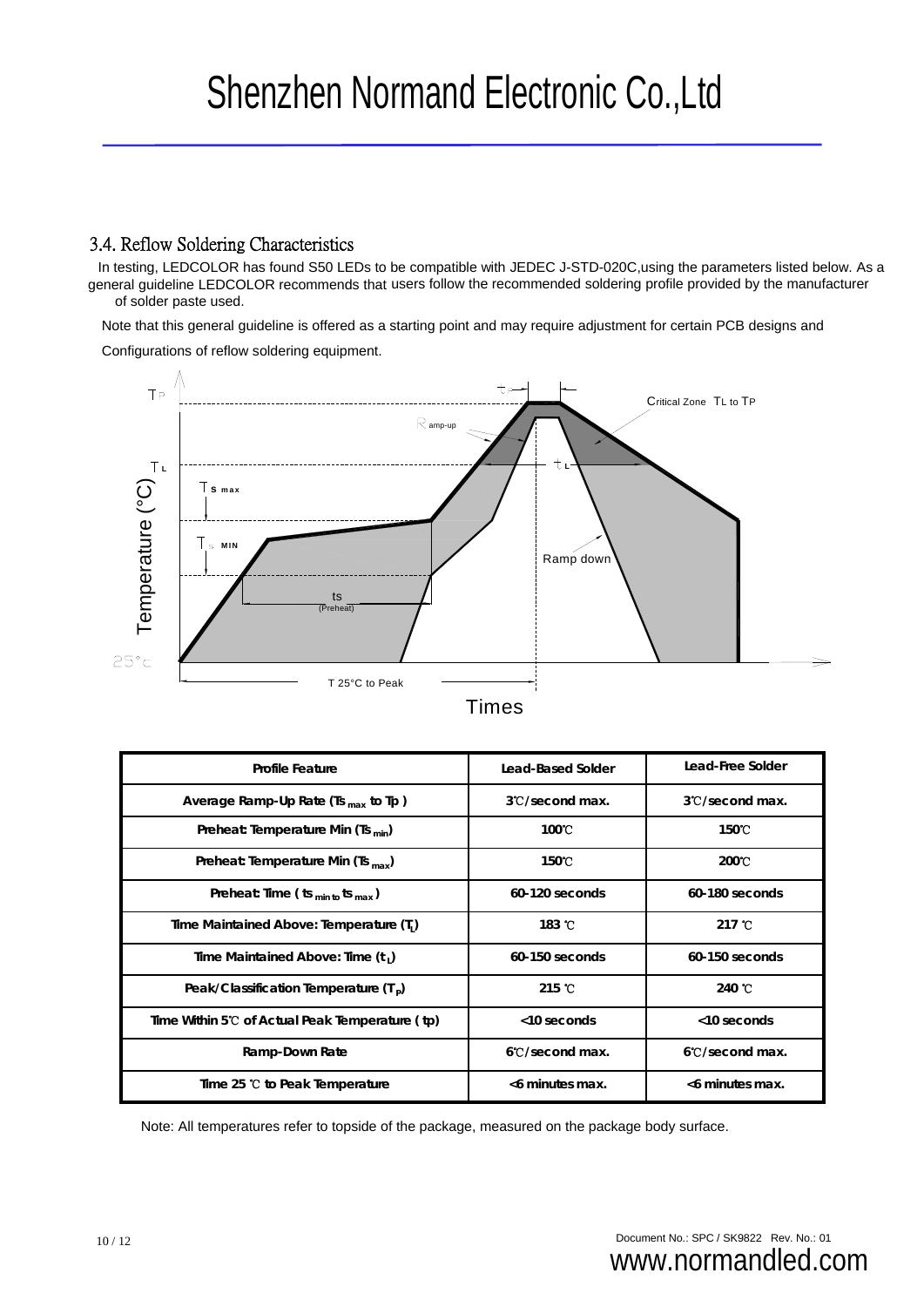#### 3.5 Heat Generation:

**Thermal design of the end product is of paramount importance. Please consider the heat generation of the LED when making the system design. The coefficient of temperature increase per input electric power is affected by the thermal resistance of the circuit board and density of LED placement on the board, as well as components. It is necessary to avoid in tense heat generation and operate within the maximum rating given in this specification. The operating current should be decided after considering the ambient maximum temperature of LEDs** 

#### 3.6 Electrostatic Discharge & Surge Current :

**Electrostatic discharge (ESD) or surge current (EOS) may damage LED.**

- **Precautions such as ESD wrist strap, ESD shoe strap or antistatic gloves must be worn whenever handling of LED.**
- **All devices, equipment and machinery must be properly grounded.**
- **It is recommended to perform electrical test to screen out ESD failures at final inspection.**
- **It is important to eliminate the possibility of surge current during circuitry design.**

#### 3.7 Moisture Proof Package

**Cannot take any responsibility for any trouble that are caused by using the LEDs at conditions exceeding our specifications.** 

**The LED light output is strong enough to injure human eyes. Precautions must be taken to prevent looking directly at the LEDs with unaided eyes for more than a few seconds.**

**The formal specification must be exchanged and signed by both parties before large volume purchase begins. The appearance and specifications of the product may be modified for improvement without notice.**